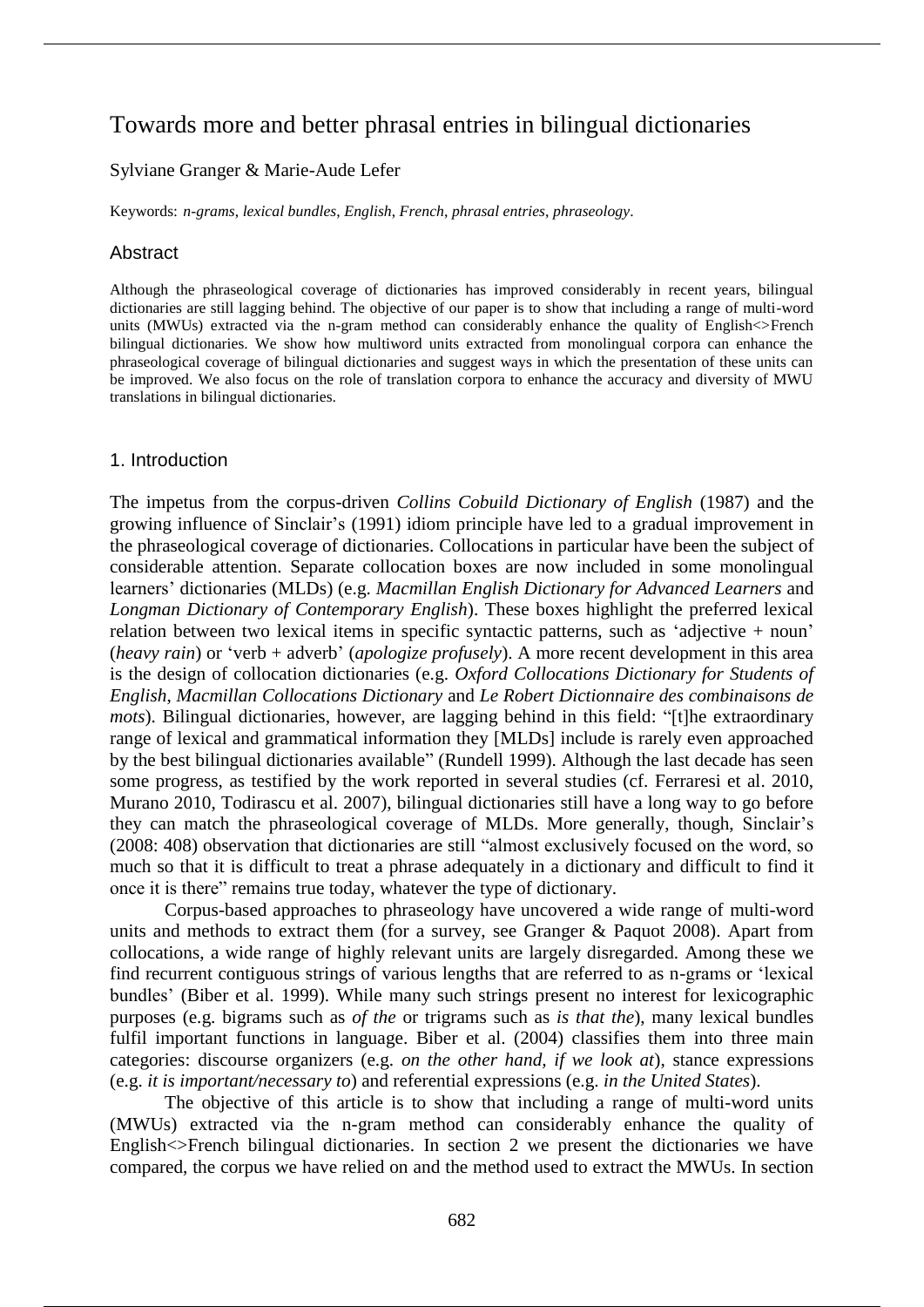3 we show how MWUs extracted from monolingual corpora can enhance the phraseological coverage of bilingual dictionaries and suggest ways in which the presentation of these units can be improved. In section 4 we focus on the role of translation corpora to enhance the accuracy and diversity of MWU translations. In section 5 we sum up some of the main findings of our study and point to some priorities for the future.

# 2. Data and methodology

The two bilingual French<>English dictionaries used here are online subscription-based dictionaries: *Le Grand Robert & Collins* version 2.0 (RC) and *Hachette Oxford* (HO). Both are corpus-informed: English and French monolingual data were used to devise and/or revise the bilingual entries.

The bilingual corpus used to extract the MWUs is a translation corpus containing articles on politics, economics, culture, technology and tourism from *Label France*, a quarterly magazine published by the French Ministry of Foreign Affairs. Although the corpus is quite small (c. 900,000 words), it presents a number of advantages, among others its homogeneity as regards time of publication (1998-2008) and genre and the clear identification of French as the source language and English as the target language.

The methodology involves two consecutive stages. The first stage relies exclusively on the French corpus data from which n-grams are extracted. For this study, 2- to 5-grams with a minimum frequency of 20 in the Label France corpus were extracted. After weeding out irrelevant strings, candidates for dictionary inclusion were checked against the two dictionaries with a view to improving both coverage and presentation of MWUs. The second stage, which relies on the English translations of the French bundles, aims to assess to what extent the corpus data can help improve the translations currently provided in dictionaries.

# 3. Improving the phraseological coverage

N-gram extraction can be carried out on the basis of monolingual corpora. At this stage, translation corpora are not needed. This is excellent news as monolingual corpora exist in abundance even for lesser-resourced languages, while bilingual corpora are still very scarce. For example, in Granger & Lefer (forthcoming) we make use of the British National Corpus (BNC) to identify the lexical bundles based on the adverb *yet*. For the current study, we have used the French part of the Label France translation corpus for n-gram extraction as French does not have a reference corpus like the BNC. Using the settings set out above, we extracted c. 6,000 n-gram types and each of the authors subsequently weeded out the n-grams which were unlikely to be of lexicographic interest (e.g. *dans le* 'in the', *de la France* 'of France', see Table 1).<sup>1</sup> Only complete chunks were kept and the chunks were lemmatized manually (e.g. the sequences *dans le cadre de/du/d'/des* were grouped under the phrasal lemma *dans le cadre de*). We were left with a list of 425 n-grams which were worthy of inclusion (e.g. *y compris* 'including' or *à l'instar de* 'following the example of, like', see Table 2). The ngrams were then categorised into frequency bands, ranging from fewer than 50 occurrences per million words (least frequent n-grams) to 800-900 occurrences per million words (most frequent n-grams).

**Table 1.** Sample of rejected n-grams.

2-grams: *dans le, et à, une véritable, la pauvreté, que vous*

3-grams: *de la France, que l'on, ne sont pas, l'ensemble des, à travers le*

4-grams: *il n'y a, le président de la, n'est pas un, n'a cessé de, qu'est-ce que*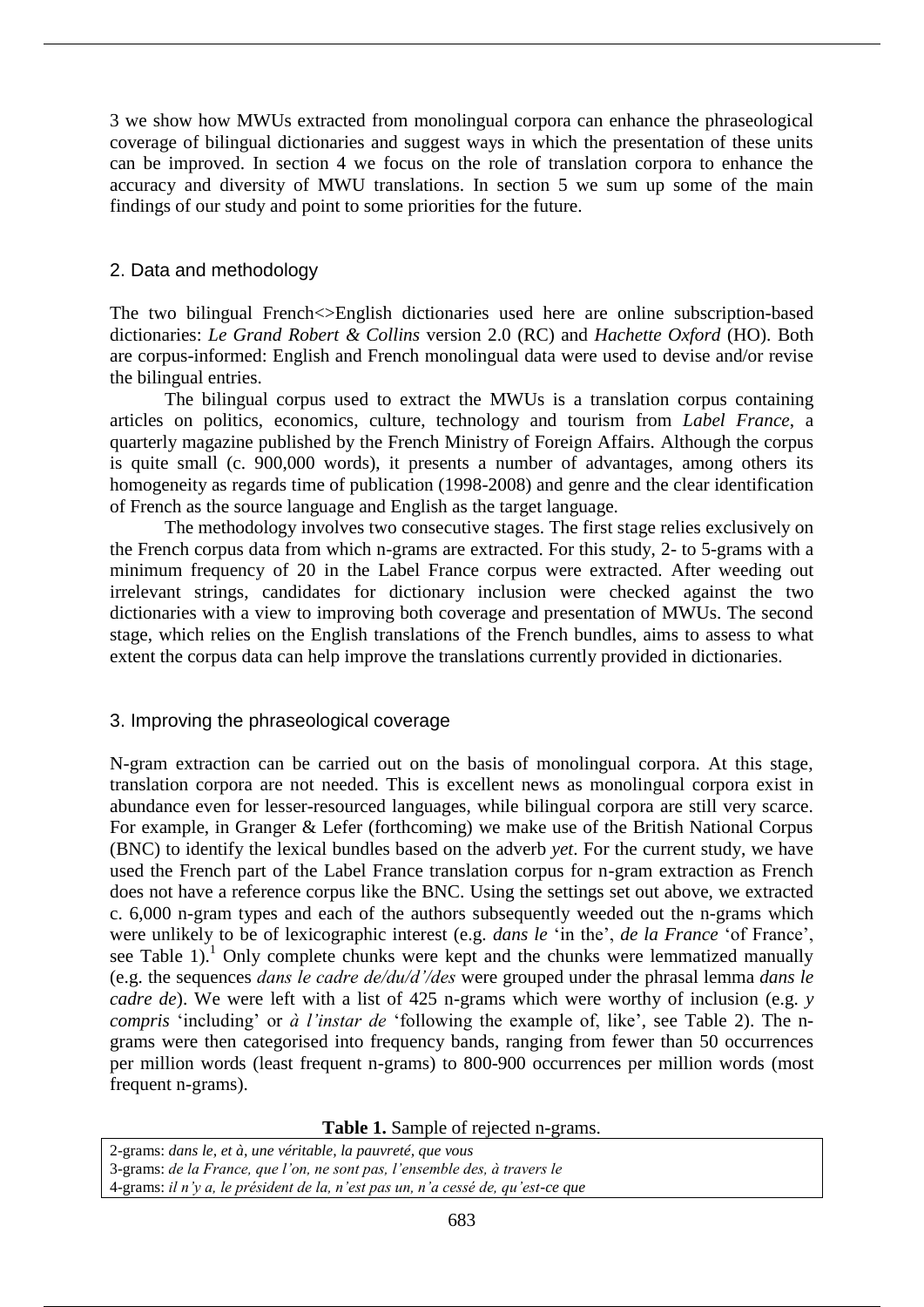5-grams: *l'un des plus grands, de la société de l', ils ont choisi la France, par le ministère de la*

#### **Table 2.** Sample of selected MWUs.

2-grams: *par ailleurs, en effet, y compris, à terme, bien sûr, bien entendu, droits fondamentaux* 3-grams: *en matière de, par rapport à, à cet égard, autant dire que, à l'étranger, chiffre d'affaires* 4-grams: *dans le cadre de, dans la mesure où, à l'instar de, il est vrai que, droits de l'homme* 5-grams: *de ce point de vue, qu'il s'agisse de, il en est de même, sur l'ensemble du territoire*

For the comparison of the corpus-driven list with the two bilingual dictionaries, we used the full text search option offered by both dictionaries, which enables users "to search for all occurrences of a word or sequence of words wherever they appear on both sides of the dictionary" (RC introduction). The 425 MWUs were classified into the following four categories:

- MWU as headword entry [headword];

- MWU as sub-entry or highlighted decontextualised MWU [sub-entry];

- MWU in example sentences [example];

- MWU not included in the French-to-English side of the dictionary [absent]. The overall results are included in Table 3.

| $\frac{1}{2}$ and $\frac{1}{2}$ and $\frac{1}{2}$ and $\frac{1}{2}$ and $\frac{1}{2}$ and $\frac{1}{2}$ and $\frac{1}{2}$ |            |      |            |               |  |
|---------------------------------------------------------------------------------------------------------------------------|------------|------|------------|---------------|--|
|                                                                                                                           | HO         |      | RC         |               |  |
| Category                                                                                                                  | Nr of MWUs | $\%$ | Nr of MWUs | $\frac{0}{0}$ |  |
| <b>Headword</b>                                                                                                           | 58         | 13.6 | 20         | 4.7           |  |
| Sub-entry                                                                                                                 | 194        | 45.6 | 226        | 53.2          |  |
| <b>Example</b>                                                                                                            | 121        | 28.5 | 113        | 26.6          |  |
| <b>Absent</b>                                                                                                             | 52         | 12.2 | 66         | 15.5          |  |
| <b>Total</b>                                                                                                              | 425        | 100  | 425        |               |  |

Table 3. Coverage of MWI list in HO and RC.

As can be seen in Table 3, very similar trends emerge from the meta-analysis of the two dictionaries: (1) the two favourite strategies consist in listing the lexical bundles as sub-entries and in example sentences (together, the two categories account for c. 75% of the MWUs); (2) granting headword status to lexical bundles is the exception rather than the rule (even though the two dictionaries differ in this respect, see the discussion below). It is also noteworthy that c. 15% of the MWUs are not listed in the HO and RC French-to-English parts.

A small minority of the MWUs are included as **headword entries** (cf. full list in Table 4; the shared items are in bold). The two dictionaries slightly differ in their treatment of MWUs, with the HO dictionary granting headword status to three times more MWUs than RC (20 MWUs in RC and 58 MWUs in HO). However, the number of headword MWUs in both dictionaries remains extremely low. There is clearly a long way to go before fulfilling Sinclair's (2010 [2007]: 37) wish to see multi-word units given "the same status as the usual headwords". The fact that only 5 to 14% of the MWUs have been considered worthy of headword status is quite unfortunate as phrases are much easier to find if they are listed as headwords rather than hidden in a bilingual entry (cf. Tono 2000).

**Table 4.** Full list of MWUs included as headwords in HO and/or RC.

|                          | HО                       |                          |                       | RC                |                        |
|--------------------------|--------------------------|--------------------------|-----------------------|-------------------|------------------------|
| à l'instar de            | développement<br>durable | <b>Moyen-Orient</b>      | sciences<br>humaines  | à l'instar de     | rendez-<br><b>VOUS</b> |
| aide au<br>développement | directeur général        | parce que                | sciences<br>sociales  | <b>Beaux-arts</b> | Rovaume-<br>Uni        |
| art contemporain         | droits de l'homme        | pays en<br>développement | secrétaire<br>général | c'est-à-dire      | savoir-faire           |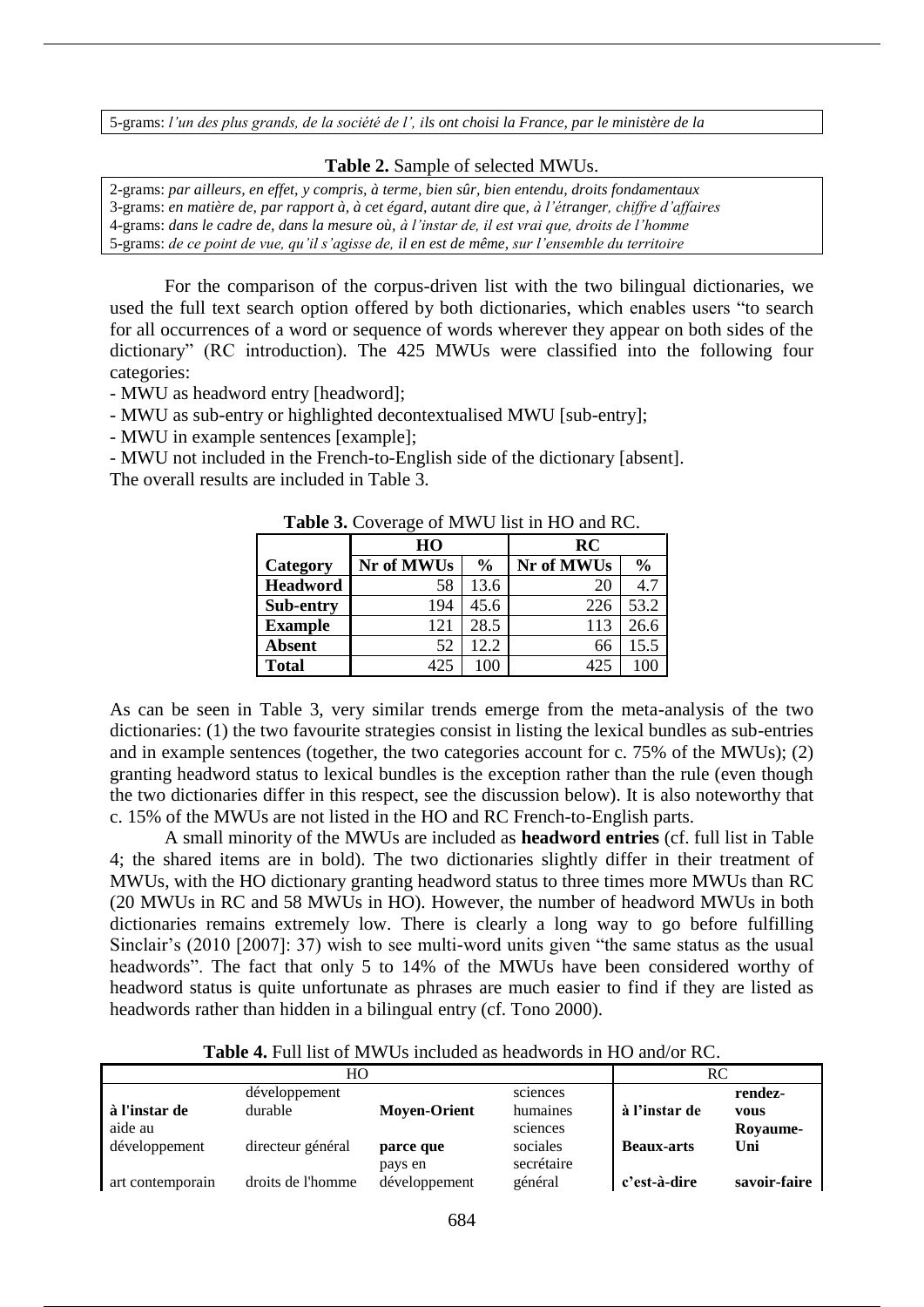| art de vivre<br>arts plastiques<br>assemblée | <b>Education</b><br>nationale<br>effet de serre | pays industrialisés<br>peut-être | septième art<br>société civile | chanson<br>française<br>chef d'œuvre | tandis que<br>vis-à-vis |
|----------------------------------------------|-------------------------------------------------|----------------------------------|--------------------------------|--------------------------------------|-------------------------|
| générale                                     | état de droit                                   | point de vue                     | tandis que                     | d'abord<br><b>Éducation</b>          |                         |
| bande dessinée                               | <b>Extrême-Orient</b>                           | pouvoirs publics                 | tout à coup                    | nationale<br>Extrême-                |                         |
| <b>Beaux-arts</b>                            | grand public                                    | premier ministre<br>prise de     | tout à fait                    | <b>Orient</b><br><b>Grandes</b>      |                         |
| c'est-à-dire                                 | <b>Grandes Ecoles</b>                           | conscience                       | tout à l'heure                 | <b>Ecoles</b>                        |                         |
| chef d'œuvre                                 | <b>Ile-de-France</b>                            | prise en compte                  | tout de même                   | <b>Ile-de-France</b>                 |                         |
| chiffre d'affaires                           | jeux olympiques                                 | <b>Proche-Orient</b>             | tout de suite<br>vie           | <b>Moven-Orient</b>                  |                         |
| collectivité locale<br>commission            | langue française                                | quant à                          | quotidienne                    | n'importe                            |                         |
| européenne                                   | long métrage                                    | rendez-vous                      | vis-à-vis                      | parce que                            |                         |
| conseil européen                             | mètre carré                                     | Royaume-Uni                      |                                | peut-être                            |                         |
| déclaration                                  | monuments                                       |                                  |                                |                                      |                         |
| universelle                                  | historiques                                     | savoir-faire                     |                                | <b>Proche-Orient</b>                 |                         |

Table 4 shows that the units included as headword entries are mainly hyphenated compounds (e.g. *rendez-vous, savoir-faire, Extrême-Orient*), 'noun + adjective' compounds (especially in HO) (*art contemporain*, *directeur général*) and 'noun + preposition + noun' compounds (*chef d'oeuvre*, *effet de serre*, *point de vue*, *prise en compte*). A few complex conjunctions (*parce que, tandis que*) and cultural terms (e.g. *Éducation nationale, Grandes Écoles*) also feature in the lists. The two dictionaries mainly rely on orthographic criteria to grant headword status. In the RC French-to-English dictionary part, for example, hyphenated compounds are treated as headwords (e.g. *lave-glace* 'windscreen washer') while open compounds (e.g. *gaz naturel*  'natural gas') are given sub-entry status. The situation is different in HO, with some 'noun + adjective' and 'noun + preposition + noun' compounds listed as headwords. These differences across dictionaries can be quite confusing for dictionary users.

About 50% of the units are included as **sub-entries**. Grammatical criteria seem to be at play, with complex prepositions and adverbs standing out as favourites for sub-entry status (they are mainly labelled as 'locution' (phrase), 'locution prépositive' (prepositional phrase), 'locution adverbiale' (adverbial phrase)). Open compounds are also frequently granted subentry status. A sample of the MWUs which are listed as sub-entries in both dictionaries is provided in Table 5.

| phrase               | à la fois, à la suite de, à part, à vrai dire, au monde, autant de, de la part de, de |
|----------------------|---------------------------------------------------------------------------------------|
|                      | taille, en vigueur, mettre en œuvre, par la suite, peu à peu, sans doute              |
| adverbial phrase     | de près, en effet, en général, en moyenne                                             |
| prepositional phrase | à côté de, à partir de, au delà de, auprès de, hors de, près de                       |
| compound             | communauté internationale, construction européenne, enseignement supérieur, être      |
|                      | humain, jeune femme, première guerre mondiale, révolution française                   |

**Table 5.** Sample of MWUs with sub-entry status in HO and RC.

About a quarter of the units are simply included in an example with no particular highlighting. A sample of MWUs appearing in example sentences in both HO and RC is given in Table 6.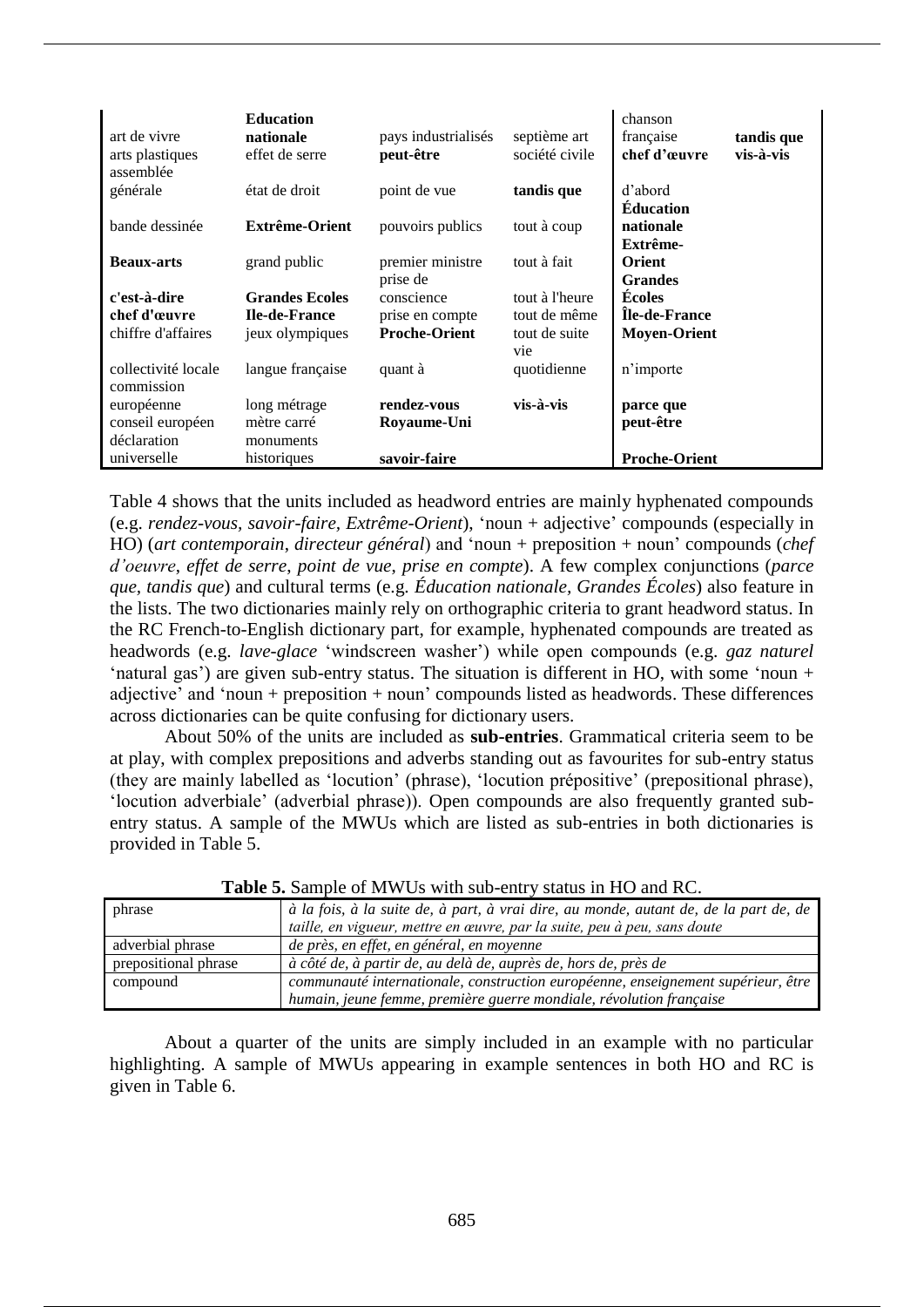| à l'âge de                    | deux fois plus       | l'un des plus         |
|-------------------------------|----------------------|-----------------------|
| à l'œuvre                     | $d'$ ici à           | mais aussi            |
| art moderne                   | en âge de + INF      | on assiste à          |
| au carrefour de               | en ce qui concerne   | par jour              |
| au quotidien                  | en forme de          | plutôt que            |
| au sommet de                  | en la matière        | pour des raisons      |
| au travail                    | en matière de        | pour la première fois |
| bien plus                     | encore plus          | pour qui              |
| c'est ainsi que               | et autres            | sous la direction de  |
| c'est aussi                   | et non               | sur le marché         |
| $c'est pour + INF$            | et surtout           | sur le plan           |
| dans le domaine de            | grandes villes       | toujours plus         |
| dans les années               | il ne s'agit pas de  | tout au long de       |
| $de \ldots \hat{a}$ nos jours | le nombre de         | tout aussi            |
| de plus de                    | le plus grand nombre | un peu plus           |
| depuis sa création            | $loin de + INF$      | un peu plus de        |
| deux fois par                 | loin d'être          | vie politique         |

**Table 6.** Sample of MWUs in example sentences in HO and RC.

Many of the chunks included in this category are quite complex and would deserve a less cursory treatment. Including MWUs in an example sentence does not only make them less visible (cf. Bentivogli & Pianta 2002), it also has two other main drawbacks: (1) the units are highly contextualised; and (2) in most cases, only one of the possible translation equivalents is mentioned. This is the case, for example, for *dans le domaine de* which RC includes in an example sentence in the entry for *effort* (cf. Figure 1).



A non-negligible proportion of the MWUs (c. 12% in HO and c. 16% in RC) is **absent** from the French-to-English dictionary sides. In our typology, the 'absent' category includes two sub-categories: (1) cases where the MWU is not recorded at all; and (2) cases where the French MWU only appears as a translation in the English-to-French side of the dictionary.<sup>2</sup> The reason for including the latter instances in the 'absent' category is that the French MWU appears 'accidentally' as a translation of an English word and the information provided is therefore often not particularly helpful. As illustrated in Figure 2, MWUs are often found in highly context-bound example translations (e.g. the chunk *un plus grand nombre* in the example sentence *many came but more stayed awa*y translated as *beaucoup de gens sont venus mais davantage* or *un plus grand nombre se sont abstenus*). In addition, a full text search does not always give direct access to the two sides of the dictionary and therefore requires extra effort which many users will not be ready to expend (see section 4 below).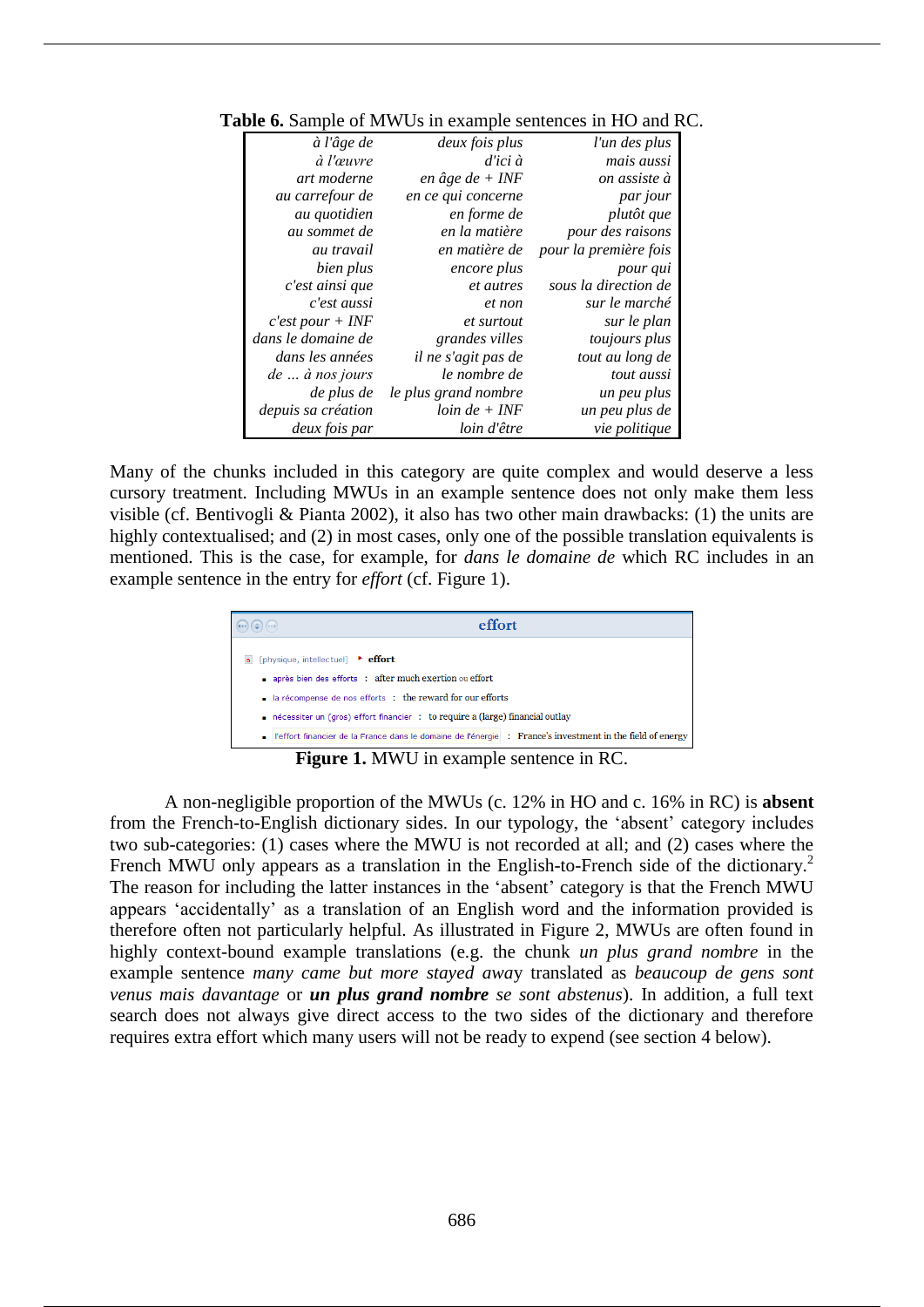

As appears from Table 7, many of the chunks in the 'absent' category are longer units (3- to 5-grams) which function as discourse organizers or complex adverbs of time/place, as well as some compounds and terms. Most of them fall into the <50 occurrences per million words frequency band.

**Table 7.** Sample of MWUs absent from the French-to-English HO and RC.

| à partir des années         | droits de l'enfant        |
|-----------------------------|---------------------------|
| au début des années         | droits fondamentaux       |
| au milieu des années        | en partenariat avec       |
| avant l'âge de              | et notamment              |
| avant même que              | états membres             |
| c'est pour cela que         | étudiant étranger         |
| c'est pourquoi              | gaz à effet de serre      |
| ce n'est sans doute pas     | grandes entreprises       |
| de ce point de vue          | qu'il s'agisse de         |
| de plus en plus de          | sans oublier              |
| de près de                  | sur le devant de la scène |
| depuis l'âge de             | un grand nombre de        |
| depuis une dizaine d'années | un plus grand nombre      |
| d'ici et d'ailleurs         | visant à                  |

It is extremely difficult to identify the principles that guide the decision to include a MWU in one or the other category (e.g. headword vs. sub-entry, sub-entry vs. example). For example, why do the conjunctions of subordination *parce que* and *tandis que* have headword entry status in both dictionaries while *tant que* and *afin que* only feature in examples in the RC and as sub-entries in HO? Why are *en faveur de* and *en fonction de* sub-entries, but not *en forme de* or *en matière de*? Similarly, why are some 'noun + adjective' compounds listed as headwords (e.g. *langue française*, *art contemporain*, *monument historique*) while others appear as sub-entries (e.g. *chanson française*, *enseignement supérieur*, *recherche scientifique*)?<sup>3</sup>

Our study brings out the power of our corpus-driven methodology which has helped us identify a relatively high number of MWUs that are not included in the dictionary but would clearly deserve to be. Our results are all the more encouraging as the corpus used was very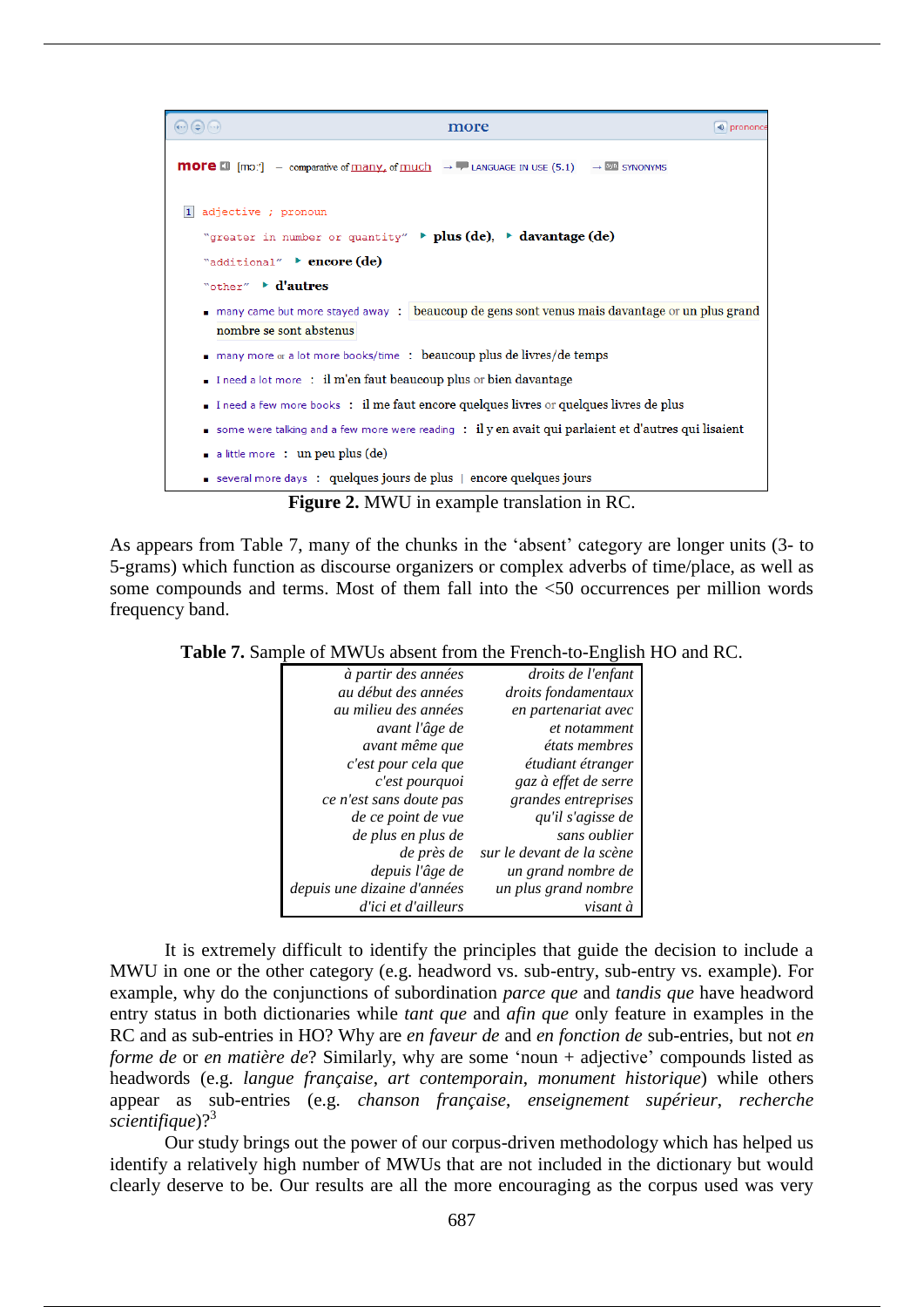small. A more representative monolingual corpus would undoubtedly yield a much larger number of potentially relevant units. Finally, our study is a prompt to reconsider the very notion of phrasal entry. Rather than rely on form-based criteria (such as the presence of a hyphen in the string), decisions should be made on solid phraseological criteria, i.e. the degree of syntactic fixedness and/or semantic compositionality, as well as other criteria such as corpus-attested frequency.

# 4. Enhancing the translation range

For this part of the analysis, in addition to the two dictionaries examined so far, we add a third online dictionary, the Larousse French-English dictionary  $(LA)$ .<sup>4</sup> Once relevant multi-word units have been extracted from corpora, translation corpora can be used to identify frequent translation equivalents. In this section we illustrate the benefits that can be gained from using translation corpora by zooming in on two lexical bundles: *de plus en plus (de)* and *sur le plan (de)*. These chunks do not appear as headword entries: *de plus en plus (de)* is listed as a subentry of *plus* in the three dictionaries while *sur le plan (de)* is listed as a sub-entry of *plan* in LA and in example sentences in the *plan* entries in RC and HO.

For this second stage of our analysis, we decided not to rely on the full text search facility for a number of reasons. First, the full text search options of the three dictionaries require very different search strategies. While RC gives at-a-click access to the two dictionary sides, the French-to-English and English-to-French sides of HO and LA cannot be searched simultaneously. It is unrealistic to assume that dictionary users will systematically switch from French-to-English to English-to-French when looking up French MWUs. Moreover, the HO full text search is only available in the advanced options. Looking up *sur le plan* using the default settings in HO, for example, will not generate any result. Second, it is quite timeconsuming to peruse the numerous hits generated by full text searches (e.g. 52 hits for *sur le plan* in RC). In view of this, we restricted our analysis to the translations of *de plus en plus (de)* and *sur le plan (de)* recorded in the *plus* and *plan* entries. Tables 8 and 9 give the range of translation equivalents for *de plus en plus (de)* found in the three dictionaries and in Label France respectively.

| <b>MWU</b>         | HO                               | RC                           | LA                                    |
|--------------------|----------------------------------|------------------------------|---------------------------------------|
| de plus en plus    | more and more                    |                              | les prix augmentent de plus en plus   |
| + verb             | <i>il fume de plus en plus :</i> |                              | : prices are increasing all the time  |
|                    | he smokes more and more          |                              |                                       |
| de plus en plus    | de plus en plus difficile :      | more and more                | more and more, increasingly           |
| + adj              | more and more difficult          | il fait de plus en plus      | de plus en plus dangereux : more      |
|                    | de plus en plus chaud :          | the weather's<br>beau:       | <i>more</i> OU<br>increasingly<br>and |
|                    | hotter and hotter                | getting better and better    | dangerous                             |
|                    |                                  | aller de plus en plus vite : | cela devient de plus en plus          |
|                    |                                  | to go faster and faster      | facile/compliqué : it's getting       |
|                    |                                  | de plus en plus drôle :      | easier and easier/more and more       |
|                    |                                  | funnier and funnier;         | complicated                           |
|                    |                                  | more and more funny          | le ciel devenait de plus en plus      |
|                    |                                  |                              | sombre: the sky was growing           |
|                    |                                  |                              | darker and darker                     |
| de plus en plus    | de plus en plus loin :           |                              | more and more                         |
| $+$ adv            | further and further              |                              | de plus en plus souvent : more and    |
|                    |                                  |                              | more often                            |
| de plus en plus    |                                  |                              | $(+)$ countable) more and more, a     |
| $de + \text{noun}$ |                                  |                              | growing number of                     |

**Table 8.** Translation of *de plus en plus (de)* in the three bilingual dictionaries.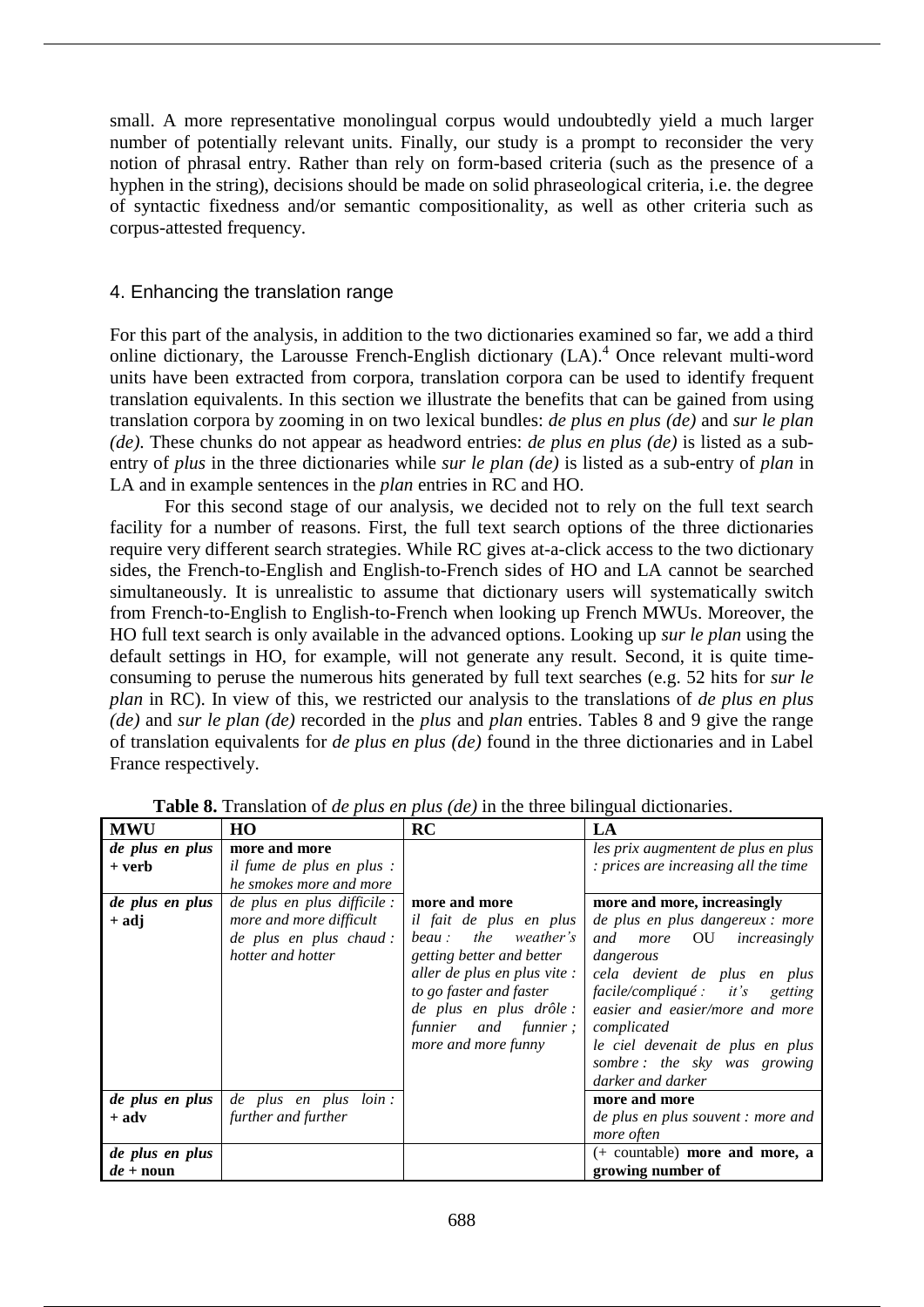|  | de plus en plus de gens : more and |
|--|------------------------------------|
|  | people, an increasing<br>more      |
|  | number of people                   |
|  | (+ uncountable) more and more      |
|  | il y a de plus en plus de demande  |
|  | pour ce produit : demand for this  |
|  | product is increasing, there is    |
|  | more and more demand for this      |
|  | product                            |
|  | Elle a de plus en plus de fièvre : |
|  | her temperature is rising          |

| increasingly                | 90(54%)      |
|-----------------------------|--------------|
| more and more               | 33 (20%)     |
| $increasing/group + N$      | $19(11\%)$   |
| $ever + comparative$        | 10           |
| $comparative + comparative$ |              |
| with increasing frequency   | 3            |
| Other                       |              |
| TOTAL                       | $167(100\%)$ |

**Table 9.** Translations of *de plus en plus (de)* in the Label France corpus.

Two translations of *de plus en plus* stand out in the bilingual dictionaries: *more and more* and 'comparative + comparative' (e.g. *hotter and hotter*). Surprisingly, one common structure, '*de plus en plus de* + noun', is only included in one dictionary (LA). For this structure too, *more and more* is suggested together with another equivalent, viz. *a growing number of*. As shown in Table 9, *more and more* is clearly not the dominant translation in the corpus: it only accounts for 20% of the translations. The addition of the 'comparative + comparative' category, which is also promoted in dictionaries, only brings this percentage up to 23%. The dominant translation in the corpus is *increasingly*, which is only mentioned in one dictionary (LA). In fact, an examination of the examples shows that *increasingly* is the dominant translation when *de plus en plus* modifies an adjective or a verb as in Examples 1 and 2. *More and more* is hardly ever used in those structures: the respective proportions of use of *increasingly* vs. *more and more* are 92% vs. 2% for adjectives and 88.5% vs. 11.5% for verbs. In fact, the majority of the occurrences of *more and more* in the corpus (73%) are found as translations of '*de plus en plus de* + noun', a structure that is under-represented in dictionaries (see Example 3). The corpus also brings out an interesting translation equivalent which is not mentioned at all in the dictionary entries, viz. '*ever* + comparative' (cf. Examples 4 and 5).

(1) *En France, consommateurs et actionnaires semblent de plus en plus sensibles à la notion d'éthique.*

*Consumers and shareholders seem increasingly aware of the notion of ethics.*

- (2) *En France, le cheval est de plus en plus employé par la police. In France, horses are increasingly being used by the police.*
- (3) *De plus en plus de gens s'essayent aux carnets de voyage. More and more people are trying their hand at travel diaries.*
- (4) *Des normes de plus en plus sévères limitent les émissions sonores des véhicules. Ever harsher standards are limiting the noise emitted by vehicles.*
- (5) *...les outils qui les aideront à déchiffrer le monde qui les entoure et à s'adapter à ses mutations de plus en plus rapides.*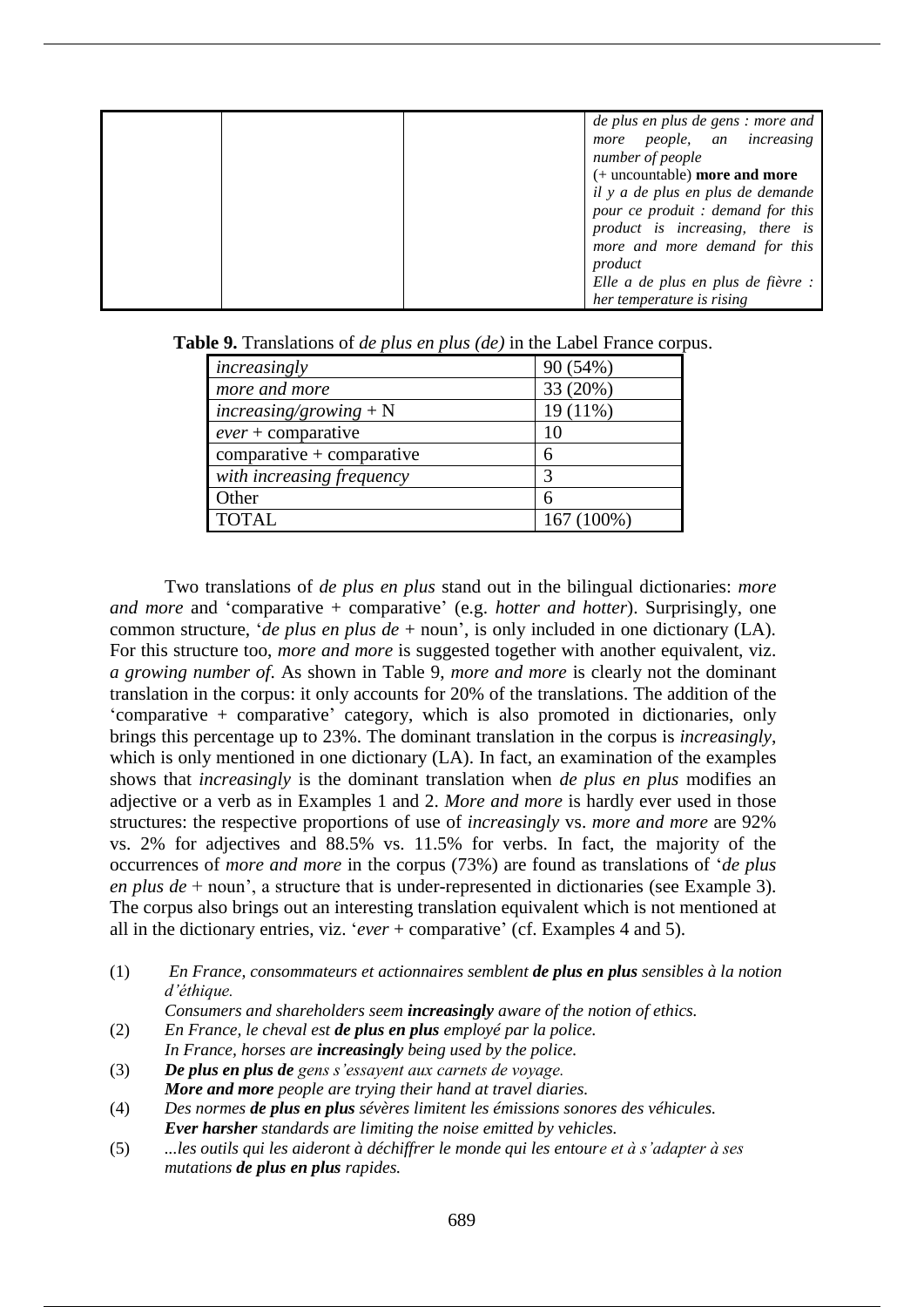...the tools that will help them make sense of the world and adapt to its ever more rapid *changes.*

The analysis of *sur le plan (de)* presents a similar picture. Tables 10 and 11 show that the phrase has a large number of translation equivalents and that there is relatively little convergence between the description given in dictionaries and the equivalents extracted from the corpus. One striking difference is that bilingual dictionaries favour phrasal equivalents, many of which are rare in the corpus. For example, *as far as x is concerned* and *as regards*, which are presented as the dominant translations in LA, do not occur at all in the corpus and other suggested equivalents, such as *from the point of view of* and Adv-*ly speaking,* only occur once. Although phrasal equivalents are also in evidence in the corpus, in particular those featuring the nouns *level* and *terms*, a third of the occurrences feature a single word equivalent in the form of an adverb (mostly in  $-ly$ ), adjective or noun (see Examples 6-9). It is interesting to note that it is more common to translate *sur le plan de* by a single adverb in –*ly* than by the longer phrase - Adv–*ly speaking -* suggested in RC and LA.

**Table 10.** Translation of *sur le plan (de)* in the three bilingual dictionaries.

| <b>MWU</b>         | HO                                                                                                                                                                                   | RC                                                                                                                                   | LA                                                                                                     |
|--------------------|--------------------------------------------------------------------------------------------------------------------------------------------------------------------------------------|--------------------------------------------------------------------------------------------------------------------------------------|--------------------------------------------------------------------------------------------------------|
| sur le plan        | sur le plan de l'efficacité = from                                                                                                                                                   | sur le plan du confort : $as$                                                                                                        | as regards, as far as is                                                                               |
| $de + \text{noun}$ | the <b>point of view</b> of efficiency, in                                                                                                                                           | far as comfort is concerned                                                                                                          | concerned                                                                                              |
| or adj             | terms of efficiency<br>sur le plan<br>$politique/économique/personnel =$<br>from a political/an economic/a<br>personal <b>point</b> of view, in<br>political/economic/personal terms | as regards comfort<br>sur le plan<br>moral/intellectuel:<br>morally/intellectually<br>speaking $ on$ the<br>moral/intellectual plane | sur le plan intellectuel:<br>intellectually speaking<br>sur le plan personnel : at<br>a personal level |

**Table 11.** Translations of *sur le plan (de)* in the Label France corpus.

| $\text{Adv}(-ly)/\text{Adj}/N$      | 20(32%)     |
|-------------------------------------|-------------|
| at/on Adj level/at the level of $N$ | 18 (29%)    |
| in Adj terms                        | 13 (21%)    |
| with regard to N                    |             |
| Adv-ly speaking                     |             |
| from the point of view of           |             |
| Other                               |             |
| <b>TOTAL</b>                        | $62(100\%)$ |

- (6) *Paris est un centre irremplaçable sur le plan culturel.*
	- *Paris is an irreplaceable centre culturally.*
- (7) *L'embryon ainsi obtenu devient alors une source de cellules souches neutres sur le plan immunologique.*
- *The embryo thus obtained then becomes a source of immunologically neutral original cells.* (8) *L'Etat et les autorités locales proposent un ensemble de mesures incitatives tant sur le plan*
- *fiscal que financier.*

*The Government and the local authorities offer both fiscal and financial incentives.* 

(9) *Sur le plan diplomatique, les interventions de l'Europe dans le conflit yougoslave furent longtemps désordonnées.*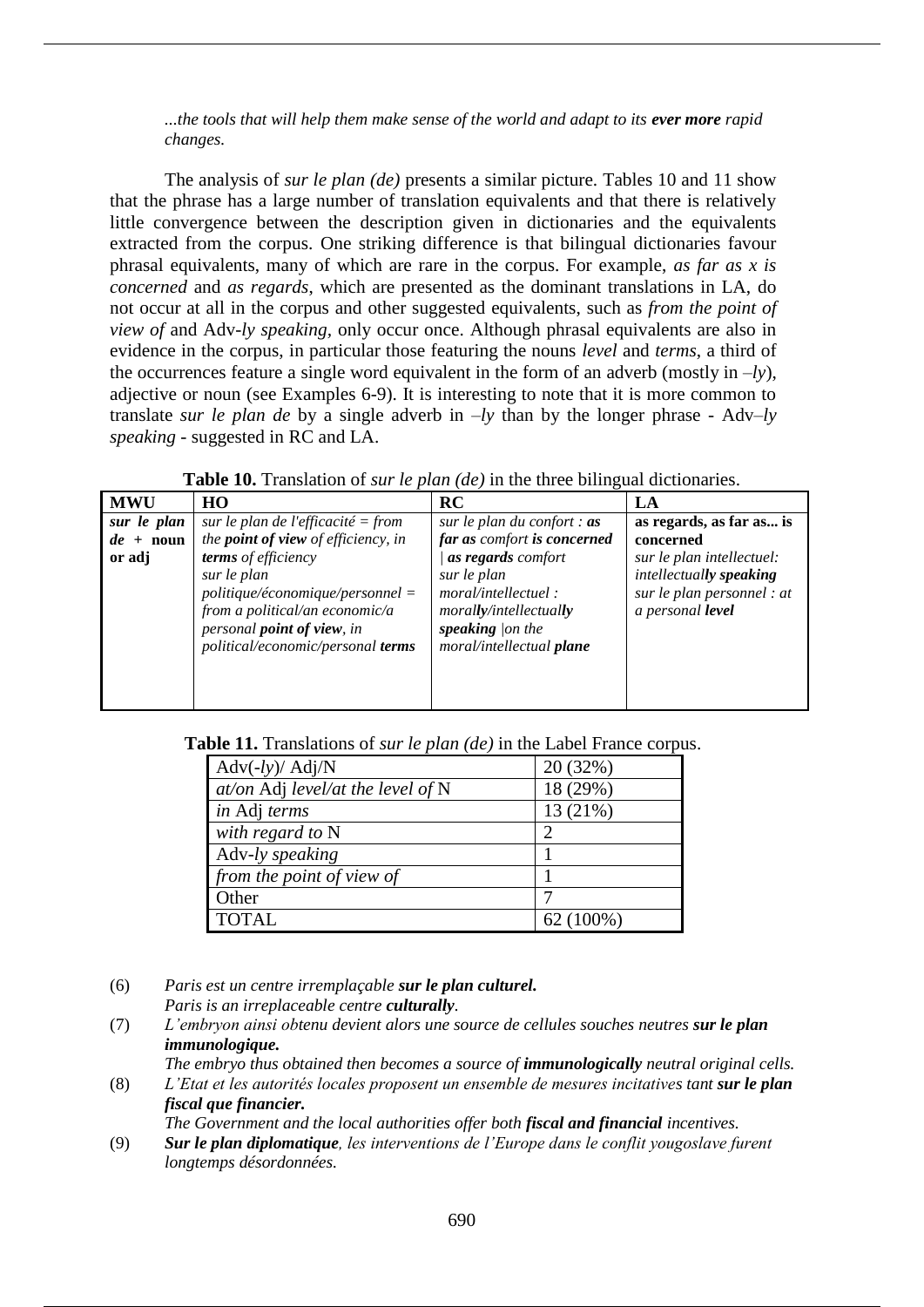*In diplomacy, Europe's interventions in the Yugoslav conflict were for a long time uncoordinated.* 

## 5. Conclusion

Our study raises the important issue of the place of phrasal entries in dictionaries. There is converging evidence that a large number of current web-based lexical searches concern multiword strings (Lannoy 2010, Verlinde & Peeters forthcoming). It is therefore imperative to facilitate the access to longer strings and consider them not as second-rate citizens, but as fully-fledged entries on a par with single words. Our analysis shows that the addition of lexical bundles to bilingual dictionaries could contribute to improving their phraseological coverage. Coupled with efforts made by other scholars in the area of collocations (cf. Ferraresi et al. 2010), our results show that major advances are within reach as regards both the actual number of phrasal units included in bilingual dictionaries and their translation. However, a caveat is in order. The methodology we suggest is promising but the results will only be as good – or bad – as the corpus used. The Label France corpus is a good quality corpus but taken on its own, it is too small and too limited stylistically to be used as a basis for extensive revision of current bilingual dictionaries. Large, representative bidirectional translation corpora are an urgent desideratum for the future of bilingual lexicography.

### **Notes**

<sup>1</sup> We have not computed precise inter-rater reliability scores but the degree of convergence between the two analysts was very high.

<sup>2</sup> The exact breakdown of the two sub-categories is as follows: HO: 34 MWUs not recorded at all and 18 MWUs exclusively found in the English-to-French side; RC: 26 MWUs not recorded at all and 40 MWUs exclusively found in the English-to-French side.

<sup>3</sup> The examples are taken from the HO dictionary.

<sup>4</sup>http://www.larousse.fr/dictionnaires/francais-anglais

### References

- **Bentivogli, L. and E. Pianta 2002.** 'Detecting Hidden Multiwords in Bilingual Dictionaries.' In A. Braasch and C. Povlsen (eds.), *Proceedings of the Tenth EURALEX International Congress, EURALEX 2002, Copenhagen, Denmark, August 13–17, 2002. Copenhagen: CST*, 785–93.
- **Biber D., S. Conrad and V. Cortes 2004.** 'If you look at…: Lexical bundles in university teaching and textbooks.' *Applied Linguistics* 25: 371–05.
- **Biber D., S. Johansson, G. Leech, S. Conrad and E. Finegan 1999.** *Longman Grammar of Spoken and Written English*. London: Longman.
- **Ferraresi A., S. Bernardini, G. Picci and M. Baroni 2010.** 'Web Corpora for Bilingual Lexicography: A Pilot Study of English/French Collocation Extraction and Translation.' In R. Xiao (ed.), *Using Corpora in Contrastive and Translation Studies*. Newcastle upon Tyne: Cambridge Scholars Publishing, 337–362.
- **Granger, S. and M.-A. Lefer (forthcoming)**. 'Enriching the phraseological coverage of high- frequency adverbs in bilingual dictionaries.' In K. Aijmer and B. Altenberg (eds.), *Advances in corpus-based contrastive linguistics*. Amsterdam & Philadelphia: Benjamins.